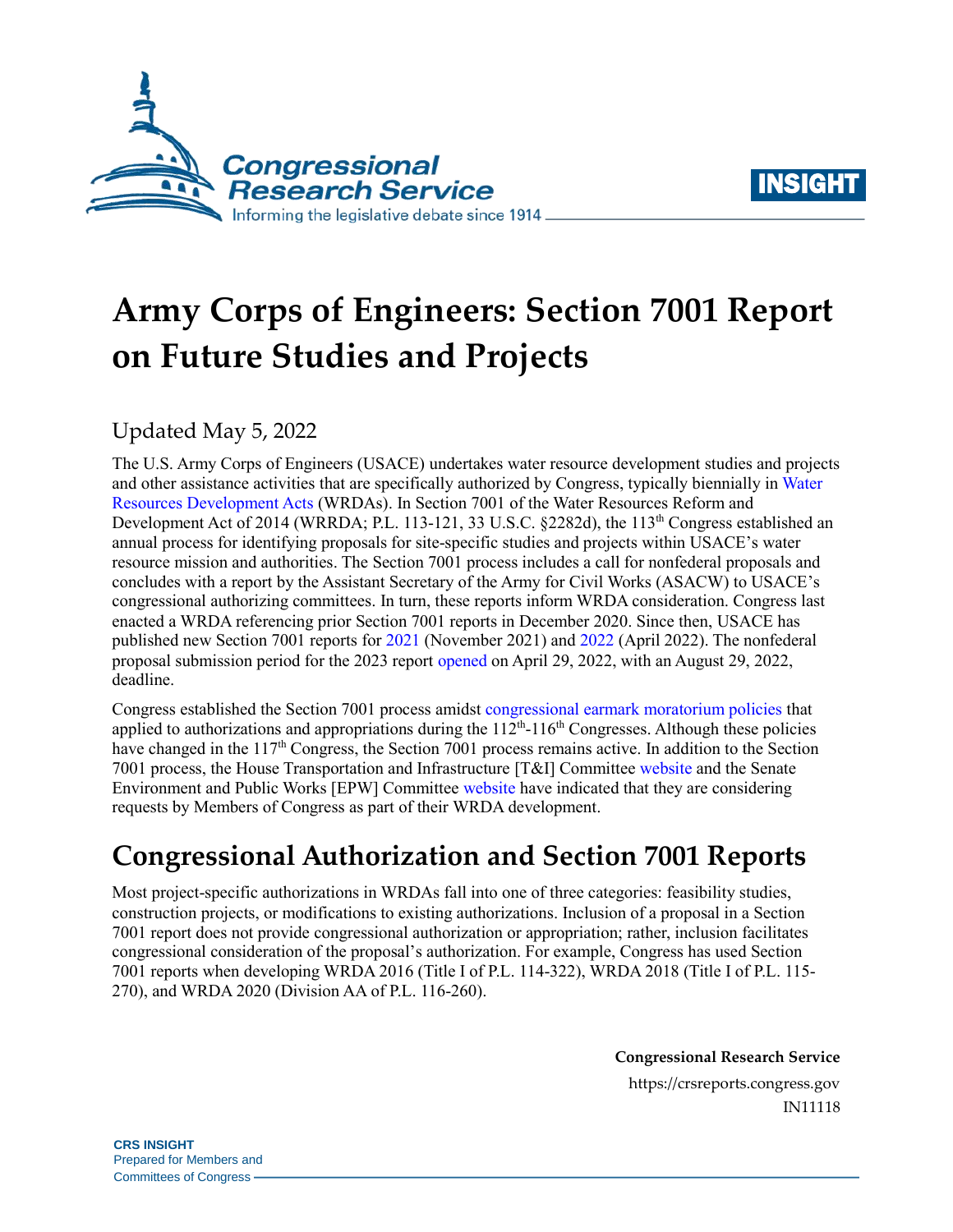#### **Section 7001 Report**

Section 7001 of WRRDA 2014, as amended, directs the ASACW to submit an annual report to the House T&I Committee and the Senate EPW Committee. The report may include

- completed feasibility reports;
- proposed feasibility studies;
- proposed modifications to authorized studies and projects; and
- proposed modifications to [environmental infrastructure assistance](https://crsreports.congress.gov/product/pdf/IF/IF11184) projects and programs.

For proposals to be included, Section 7001 requires that they

(i) are related to the missions and authorities of the Corps of Engineers; (ii) require specific congressional authorization, including by an Act of Congress; (iii) have not been congressionally authorized; (iv) have not been included in any previous annual report; and (v) if authorized, could be carried out by the USACE.

Section 7001 reports include only those proposals that the ASACW determines meet all five criteria. Proposals that do not meet all five criteria are placed in the report's appendix.

For most proposals listed in the appendices of reports transmitted in 2015-2022, an authority already existed to perform the requested activity or the proposal did not fit within the USACE's missions and authorities. USACE adjusted the 2021 and 2022 solicitations to expand eligibility for inclusion in the report to include

- proposals whose primary purpose is municipal or agricultural water supply (per direction from §127 of WRDA 2020), and
- proposals for recreation or hydropower, if undertaken in conjunction with a project or effort within a USACE mission.

#### **Nonfederal Proposals**

The annual report is based, in part, on proposals submitted by nonfederal interests. The Section 7001 process begins with the publication of a [notice](https://www.federalregister.gov/documents/2022/04/29/2022-09179/proposals-by-non-federal-interests-for-feasibility-studies-proposed-modifications-to-authorized) in the *Federal Register* requesting proposals from nonfederal interests. Nonfederal proposals are to include a description of the proposed activity and its relation to USACE missions and authorities, a statement of support and financial ability from sponsoring nonfederal interests, and federal and nonfederal shares of the proposed activity's estimated cost, among other requirements. According to USACE, nonfederal interests do not need to submit completed feasibility reports through the Section 7001 proposal process before pursuing construction authorization.

In WRDA 2020, Congress directed the ASACW to provide assistance to nonfederal interests for future Section 7001 report submissions (§204). USACE has hosted webinars on the proposal process and encourages nonfederal interests t[o request](mailto:wrrda7001proposal@usace.army.mil) technical support through their USACE districts to prepare submissions.

#### **Transmitted Reports and WRDA Authorization**

The ASACW transmitted Section 7001 reports to the authorizing committees annually from 2015 through 2022, which are available at USACE, entitled ["Report to Congress on Future Water Resources](https://www.usace.army.mil/Missions/Civil-Works/Project-Planning/Legislative-Links/wrrda2014/wrrda2014_proposals/)  [Development.](https://www.usace.army.mil/Missions/Civil-Works/Project-Planning/Legislative-Links/wrrda2014/wrrda2014_proposals/)"

The Section 7001 reports for [2021](https://usace.contentdm.oclc.org/utils/getfile/collection/p16021coll5/id/35899) and [2022](https://usace.contentdm.oclc.org/utils/getfile/collection/p16021coll5/id/35979) were transmitted to Congress after enactment of WRDA 2020. They included 17 reports by the Chief of Engineers (i.e., *Chief's reports*) and 30 nonfederal